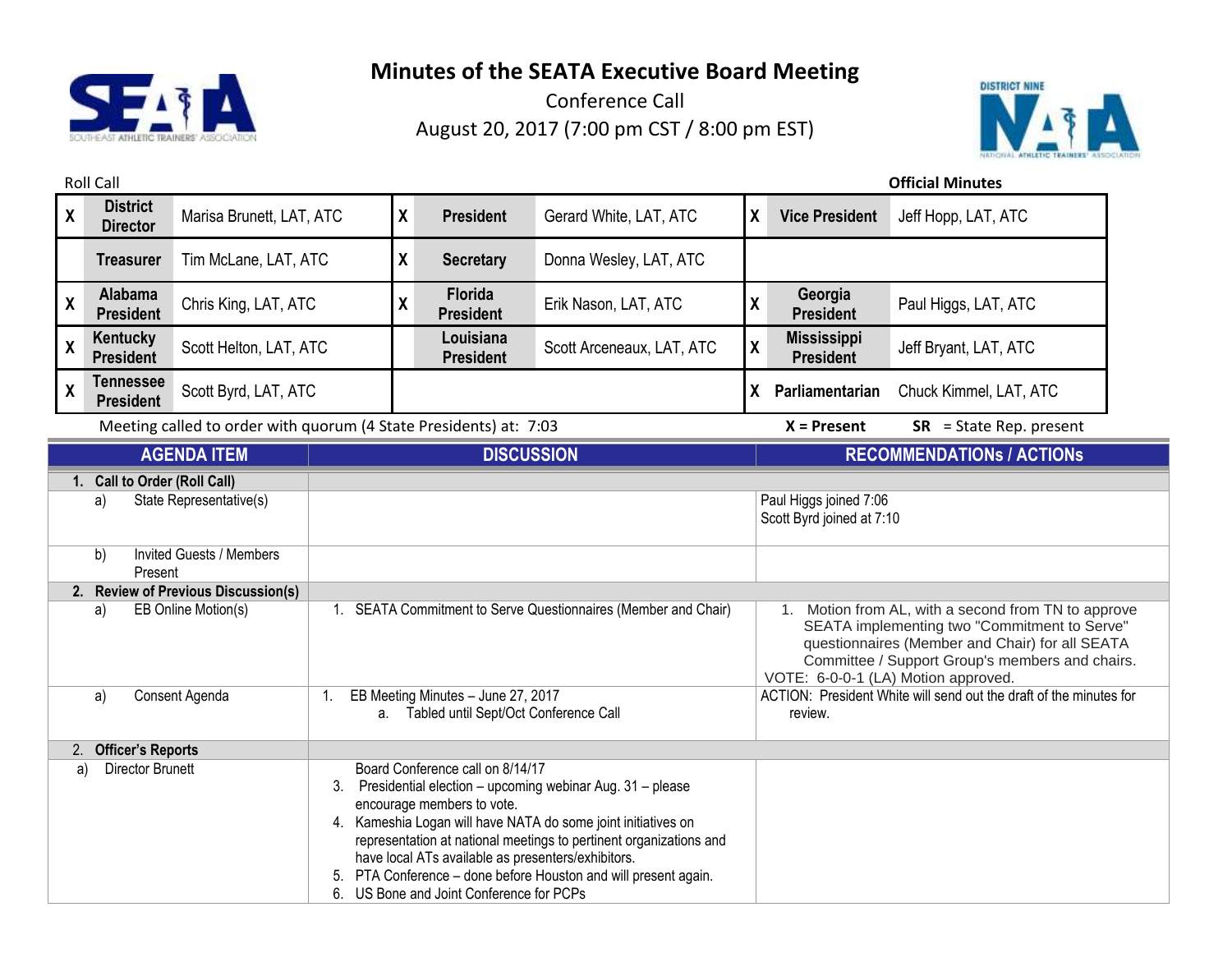

Conference Call August 20, 2017 (7:00 pm CST / 8:00 pm EST)



| <b>AGENDA ITEM</b>           | <b>DISCUSSION</b>                                                                                                                                                                                                                                                                                                                                                                                                                                                                                                                                                                                                                                                                                                                                                                                                                                                                                                                                                                                          | <b>RECOMMENDATIONS / ACTIONS</b>                                                                                 |
|------------------------------|------------------------------------------------------------------------------------------------------------------------------------------------------------------------------------------------------------------------------------------------------------------------------------------------------------------------------------------------------------------------------------------------------------------------------------------------------------------------------------------------------------------------------------------------------------------------------------------------------------------------------------------------------------------------------------------------------------------------------------------------------------------------------------------------------------------------------------------------------------------------------------------------------------------------------------------------------------------------------------------------------------|------------------------------------------------------------------------------------------------------------------|
|                              | 7. Best Practices for AT Documentation was presented and accepted<br>by the Board.<br>8. ACO and CMO utilization program continues.<br>9. NATA – CMS rule on custom orthotics that would have removed ATs<br>was removed; NATA will continue to monitor.<br>10. Honors & Awards nominations are open.<br>11. Employment Fair Practice Workgroup - developing objectives and<br>support documents for HS outreach recommendations; working with<br>SSATC and COPA.<br>12. Finance Dept. with NATA will be sending the DST to a lockbox<br>processing for checks that are being mailed to the NATA. Secretary<br>Wesley will<br>13. Tim Weston helped with National Legislative Conference in Boston<br>and had a great representation with the NATA.<br>14. NATA Board clarified language so that no sitting committee members<br>are eligible for any award during their service on the committee.                                                                                                         |                                                                                                                  |
| <b>President White</b><br>b) | Notified the Quiz Bowl Workgroup Chair of the State Presidents<br>1.<br>appointed to the Final Jeopardy Peer Review Team<br>Notified PRC Chair of Registration Fee Waiver for Chair/Committee<br>2.<br>member to serve as SEATA CSMM PR/Photographer.<br>3. Officer's P&P Manual Review meeting: July 29th.<br>4. Developed a "Master SEATA Timeline of Events". Ask all Board<br>Members to review and provide corrections/comments by September<br>$1st$ .<br>5. Still need to develop a PR communication plan. Will get input from<br>PRC Chair and present to EB for review and approval for P&P<br>Manual.<br>Dropbox - Notify President White if you are having issues accessing<br>6.<br>SEATA information and specific folders. SEATA Executive Board<br>folder information is not to be shares; please make request to<br>President White if you wish to share specific information with<br>members outside of the SEATA Executive Board. Contact President<br>White with any concerns or issues. | ACTION: President White will be presenting issues pertaining to<br>Constitution and By-Laws in an upcoming call. |
| Vice President Hopp<br>C)    | Sandra is working on meeting space for 2020. Crowne Plaza is<br>1.<br>being managed by IHG and she suspects that fees may increase<br>significantly. Baton Rouge, Panama City, Atlanta, Jacksonville, or<br>other locations. Vice-President Hopp will look at this further and give<br>his report in the future.                                                                                                                                                                                                                                                                                                                                                                                                                                                                                                                                                                                                                                                                                           |                                                                                                                  |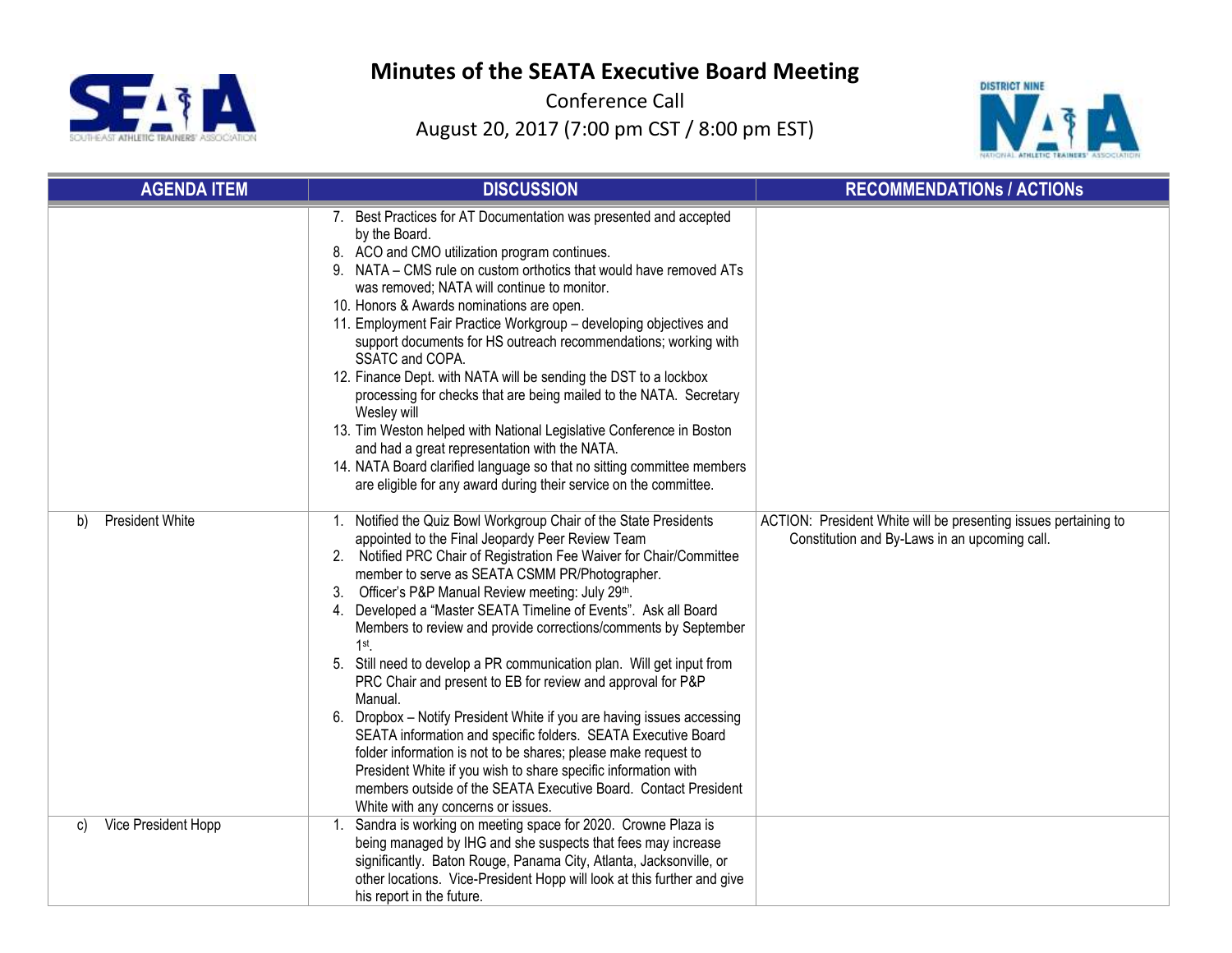

Conference Call August 20, 2017 (7:00 pm CST / 8:00 pm EST)



|    | <b>AGENDA ITEM</b>                       | <b>DISCUSSION</b>                                                                                                                                                                                                                                                                                                                                   | <b>RECOMMENDATIONS / ACTIONS</b>                                                                                                                                                                                                                                                                                                                                                                                                                                                         |
|----|------------------------------------------|-----------------------------------------------------------------------------------------------------------------------------------------------------------------------------------------------------------------------------------------------------------------------------------------------------------------------------------------------------|------------------------------------------------------------------------------------------------------------------------------------------------------------------------------------------------------------------------------------------------------------------------------------------------------------------------------------------------------------------------------------------------------------------------------------------------------------------------------------------|
| d) | Secretary Wesley                         | 1. ACTION: Secretary Wesley will work with Sherrie to add/update this<br>to the website Membership update<br>2. Membership Update<br>Award candidate eligibility list<br>3.<br>4. eBlast will go out Monday or Tuesday - additional items to include<br>are needed tonight<br>5. Parliamentarian gmail account - add to Leadership page on website? |                                                                                                                                                                                                                                                                                                                                                                                                                                                                                          |
| e) | Treasurer McLane                         | 1. ACTION: Treasurer McLane will continue to work on reimbursing for<br>CSMM t-shirts that were not delivered at the meeting.<br>2. ACTION: President White and Treasurer McLane will work on a<br>document to educate the members on what SEATA does for them and<br>where our expenses are utilized.                                              | No Report Given                                                                                                                                                                                                                                                                                                                                                                                                                                                                          |
|    | <b>Support Group Reports</b>             |                                                                                                                                                                                                                                                                                                                                                     |                                                                                                                                                                                                                                                                                                                                                                                                                                                                                          |
| a) | <b>Standing Support Groups</b>           |                                                                                                                                                                                                                                                                                                                                                     |                                                                                                                                                                                                                                                                                                                                                                                                                                                                                          |
|    | <b>SEATA CUATC</b>                       | Updated on DISCUSSION: ICSM Chair is looking at their applicants and<br>that they will be submitted to Director Brunett.                                                                                                                                                                                                                            | Director Brunett is working with NATA to compile a complete list of<br>current and upcoming District Committee Vacancies. Once the list is<br>completed, Secretary Wesley will send an eBlast calling for<br>candidates.                                                                                                                                                                                                                                                                 |
|    | ii.<br><b>Elections Workgroup</b>        | Update from Elections Workgroup Chair Jeff Bryant                                                                                                                                                                                                                                                                                                   | Candidates that have been nominated have been notified and have<br>until the 24 <sup>th</sup> to accept and return the materials to verify eligibility for<br>office.<br>ACTION: President White to research material related to "Vote of<br>Confidence" vs a one candidate election.                                                                                                                                                                                                    |
| b) | Ad hoc / Taskforce(s)                    |                                                                                                                                                                                                                                                                                                                                                     |                                                                                                                                                                                                                                                                                                                                                                                                                                                                                          |
|    | Legislative Grant Taskforce              | Update on MOTION: Created a group to develop criteria to fund the SEATA<br>Discretionary/Emergency Legislative Grant. (Treasurer McLane, Chris<br>King (AL), Scott Byrd (TN) named to the work group.)                                                                                                                                              | Tabled until next call                                                                                                                                                                                                                                                                                                                                                                                                                                                                   |
|    | 2. Old Business                          |                                                                                                                                                                                                                                                                                                                                                     |                                                                                                                                                                                                                                                                                                                                                                                                                                                                                          |
| a) | <b>SEATA Support Group</b><br>Candidates | DISCUSSION: Each state president will review the Support Group listing<br>included in agenda for approval.                                                                                                                                                                                                                                          | MOTION (GA/AL): Accept the names submitted (with changes noted)<br>to the SEATA Support Group Appointments list (attached). 6-0-0-<br>1 (LA). - PASSED                                                                                                                                                                                                                                                                                                                                   |
| b) | Term Limit change for<br>Secretary       | DISCUSSION: Review the proposal document attached which, once<br>approved, will be attached to the Election Ballot.                                                                                                                                                                                                                                 | MOTION (TN/AL): Accept the proposed language for By-Laws<br>changes on the ballot concerning Secretary term-limits. 6-0-0-1<br>(LA). PASSED<br>Secretary Wesley sought input from Parliamentarian Kimmel about the<br>impact of this By-Laws change on her eligibility based upon her<br>being initially voted in under existing By-Laws with limit.<br>Parliamentarian Kimmel reviewed By-Laws and President White<br>requested that a thorough review of election history by Elections |